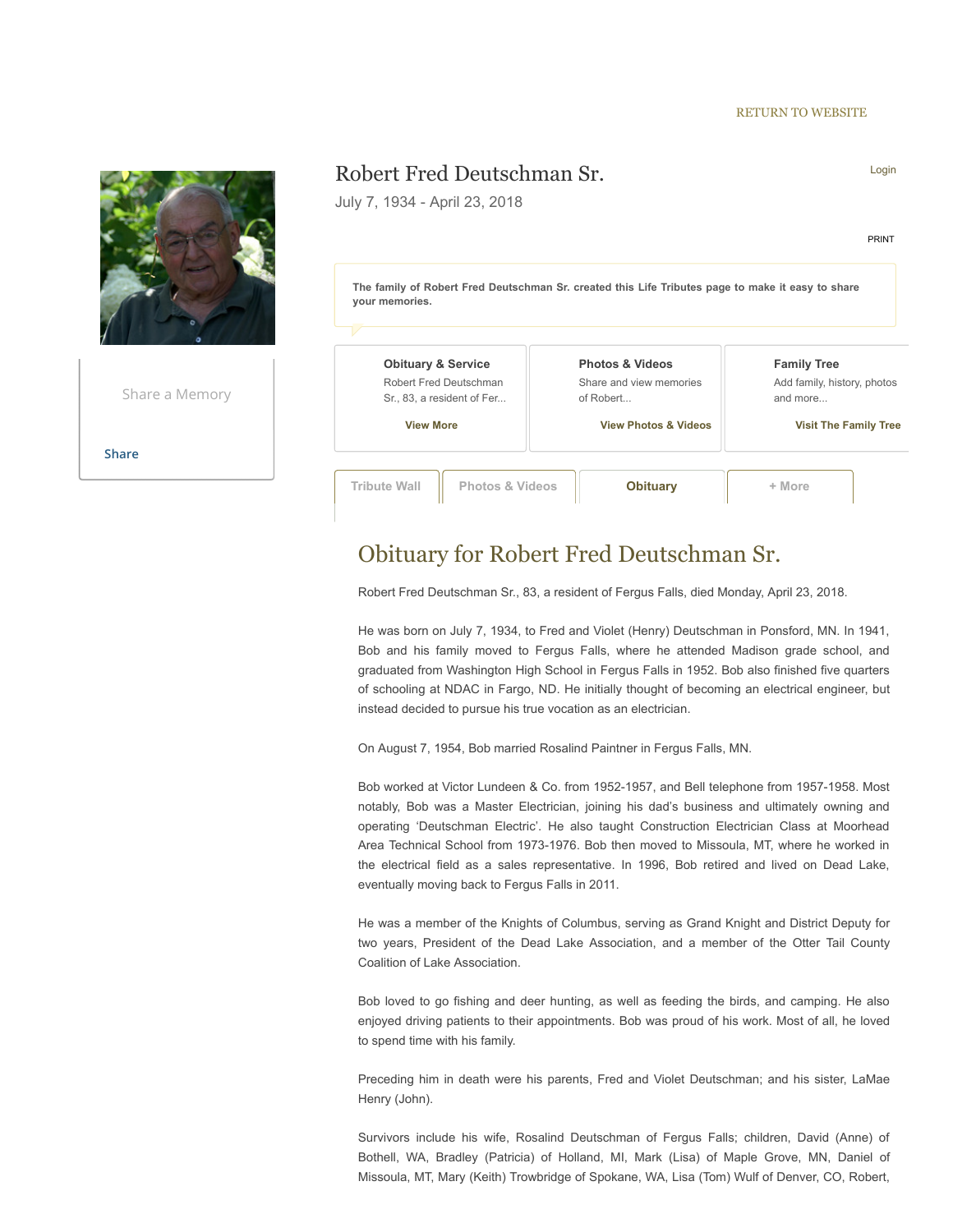Jr. (Corrina) of Fergus Falls; 17 grandchildren; 23 great-grandchildren; siblings, Doris (Wayne) Koster-Schneeberger, and Thomas (Lolly) Deutschman.

Memorials are preferred to Our Lady of Victory School Scholarships or the Pioneer Foundation, both in Fergus Falls.

Visitation: 5-7 p.m. Friday, April 27, 2018, with a 6:30 p.m. public prayer service, at the Olson Funeral Home in Fergus Falls, and resumes one hour prior to the service at the church Mass of Christian Burial: 11 a.m. Saturday, April 28, 2018, at Our Lady of Victory Catholic Church in Fergus Falls Clergy: Father Alan Wielinski, Father Bill Gamber, Deacon Chuck Kampa Interment: St. Otto's Cemetery, Fergus Falls, MN

Arrangements are provided by the Olson Funeral Home in Fergus Falls

Online condolences may be sent to [www.OlsonFuneralHome.com](http://www.olsonfuneralhome.com/)

# Cemetery Details



### Previous Events



#### **Prayer Service**

APR **27.** 6:30 PM (CDT)

Olson Funeral Home 711 Pebble Lake Road Fergus Falls, MN 56537 [info@olsonfuneralhome.com](mailto:info@olsonfuneralhome.com) [https://www.olsonfuneralhome.com](https://www.olsonfuneralhome.com/)